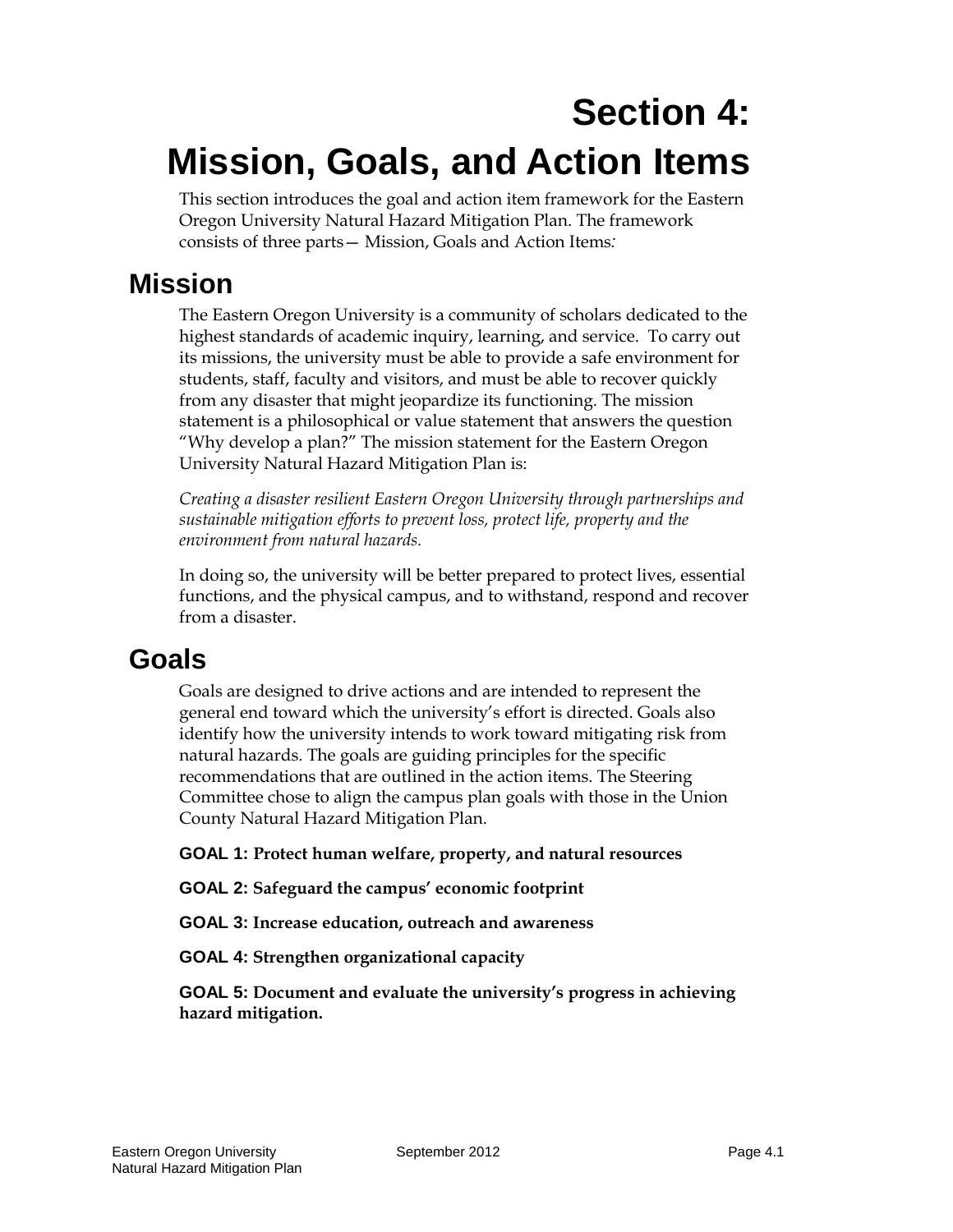# **Action Items**

The action items are detailed recommendations for activities that the university and its partners could engage in to reduce risk to natural hazards. The action items address the issues identified in the risk assessment and the values identified in the planning process.

Eastern Oregon University identified the following action items:

- 1. Evaluate the vulnerability of campus utilities
- 2. Assess the structural vulnerability of building stock by qualified engineers
- 3. Develop a campus-wide storm water management plan
- 4. Develop a campus-wide strategy to implement non-structural mitigation practices
- 5. Evaluate wildfire risks to EOU campus facilities
- 6. Maintain campus tree inventory
- 7. Explore opportunities to incorporate more drought resistant landscaping on campus
- 8. Identify funding to conduct a detailed landslide risk assessment.
- 9. Develop public awareness information campaigns for incoming and current students, focusing on pertinent information regarding natural hazards, the campus and what students can do to reduce their own risk
- 10. Develop outreach strategies for educating faculty and staff about ways they can reduce risk to personal space and intellectual property (i.e., non-structural mitigation practices for offices, data back-up practices)
- 11. Strengthen campus preparedness and response through partnerships with local first responders
- 12. When possible, incorporate mitigation into daily operations, plans and policies

Each action item has an action item worksheet (Appendix E) describing the activity, identifying the rationale for the project, identifying potential ideas for implementation, and assigning coordinating and partner organizations. The action item worksheets can assist the Eastern Oregon University in pre-packaging potential projects for grant funding. The worksheet components are described below.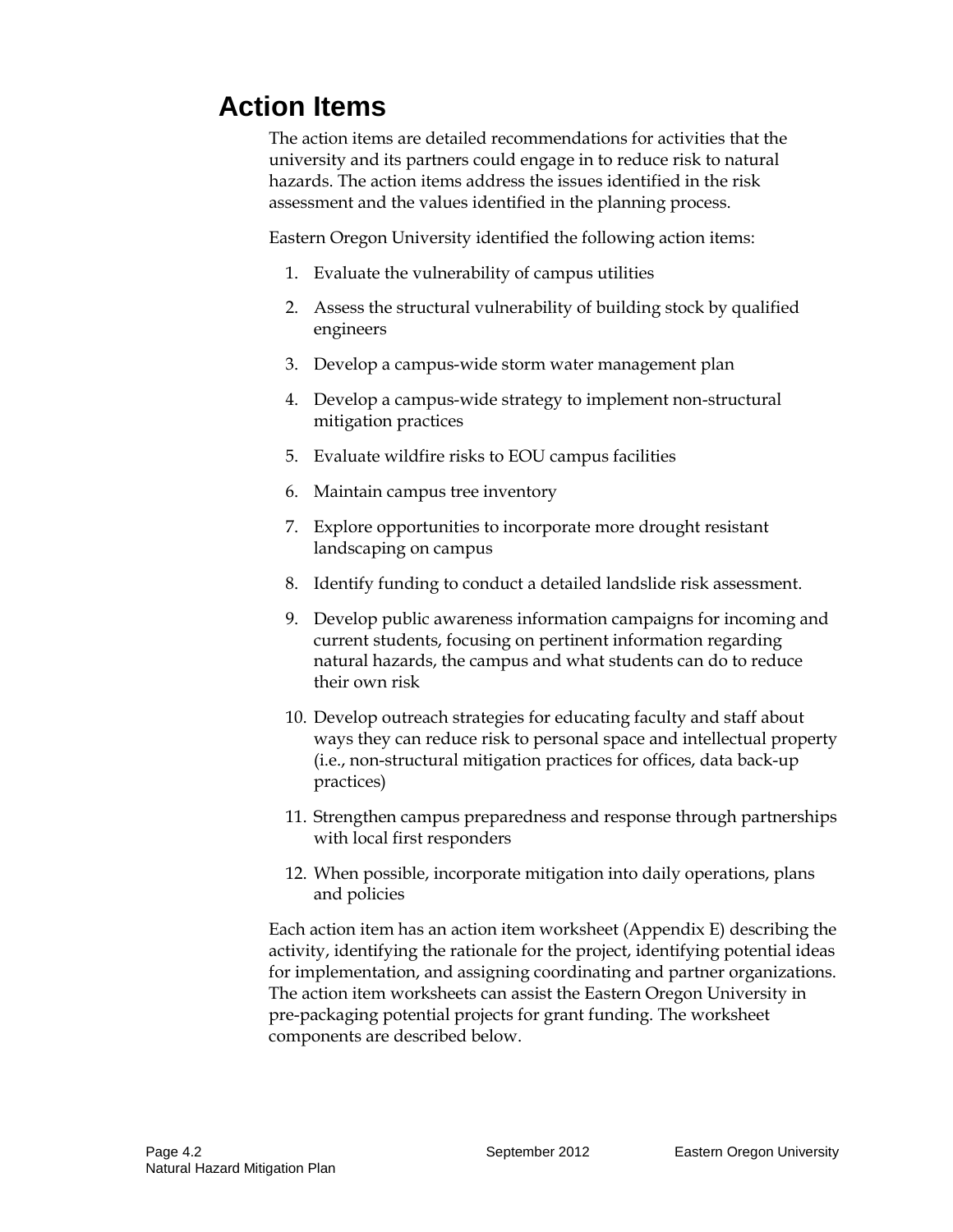## **Alignment with Plan Goals**

Each action item has to be tied to a plan goal. The plan goals addressed by each action item are identified as a means for monitoring and evaluating how well the mitigation plan is achieving its goals in the implementation phase.

### **Alignment with Existing Plans and Policies**

Incorporating mitigation action items into existing plans and policies, such as capital improvement plans, will increase the likelihood that it will be implemented.

#### **Rationale**

Action items should be fact-based and tied directly to issues or needs identified throughout the planning process. Each action item includes a summary of the critical issues that the item will address. Issues were identified from a number of sources, including participants of the planning process, noted deficiencies in campus capability, and the risk assessment.

#### **Ideas for Implementation**

The ideas for implementation offer a transition from theory to practice. This component of the action items is dynamic, as some ideas may be not feasible and new ideas can be added during the plan maintenance process (for more information on how this plan will be implemented and evaluated, refer to Section 5: Maintenance and Implementation).

The university has existing plans and policies that guide and influence business and academic practices, facility use and safety procedures. Plans and policies already in existence have support from the various departments across campus as well as students and faculty and are an effective means of implementing emergency management activities. These plans and policies get updated regularly, and can adapt easily to changing conditions and needs.

## **Coordinating Organization**

The coordinating organization is the group on campus that is willing and able to organize resources, find appropriate funding, and oversee activity implementation, monitoring, and evaluation.

#### **Internal Partners**

Internal partners are groups within the university that may be able to assist in the implementation of action items by providing relevant resources to the coordinating organization.

#### **External Partners**

External partner organizations, outside EOU, can assist the coordinating organization in implementing the action items in various functions and